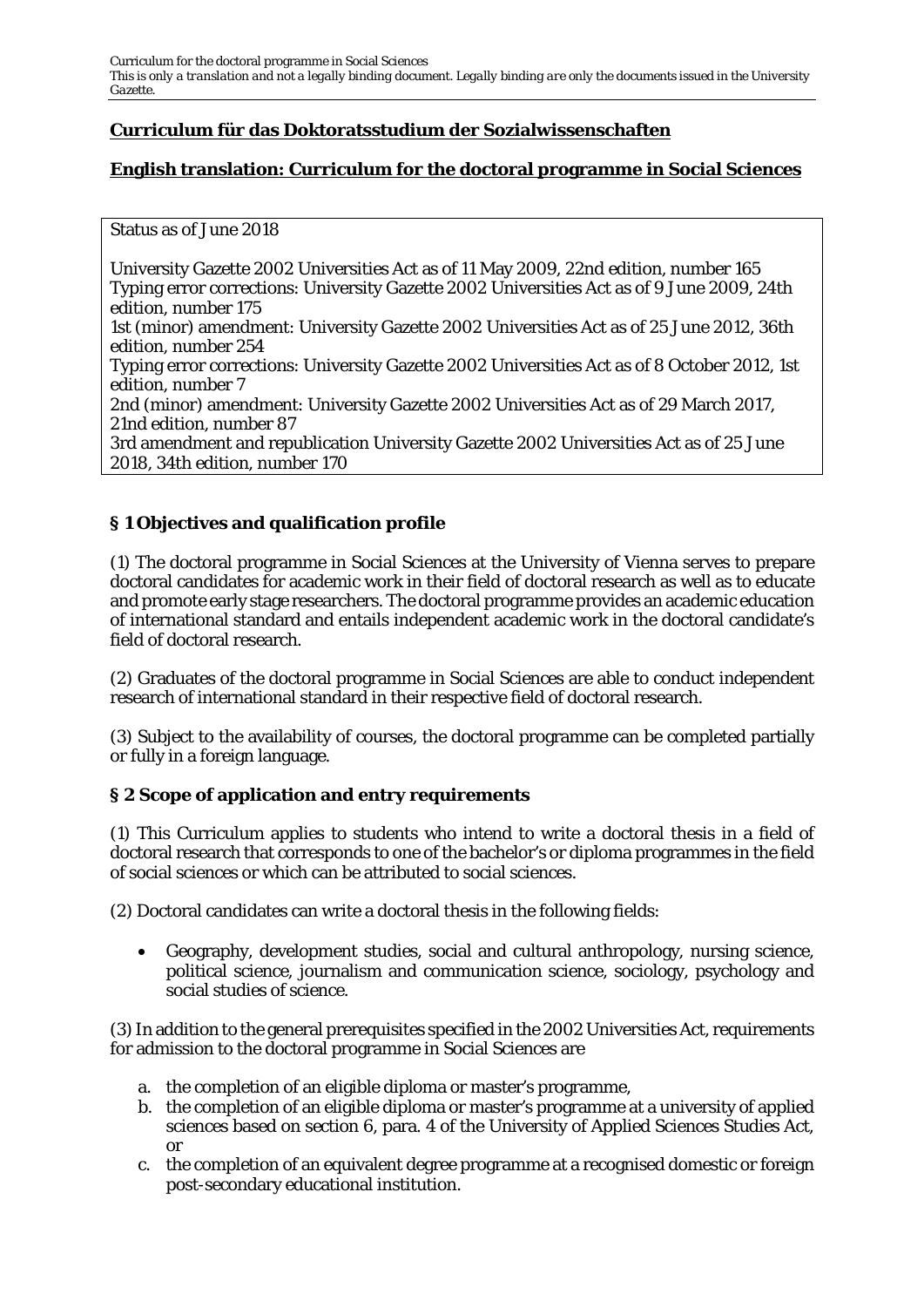(4) If the qualification is basically equivalent and only certain supplementary qualifications are required to recognise equivalence, the Rectorate is entitled to recognise equivalence subject to examinations the candidate has to pass during the respective doctoral programme.

## **§ 3 Qualitative entry requirements**

(1) Applicants for the doctoral programme in Social Sciences have to undergo a special admission procedure that assesses whether the applicant fulfils all the qualitative admission requirements

(2) The assessment of the applicants' qualifications is based on the following criteria:

- a) Adequate subject-specific and methodological expertise with regard to the intended doctoral programme and the intended field of doctoral research.
- b) Motivation and academic potential to undertake the intended academic work, and compatibility of the intended doctoral project with a current research area at the University.

(3) For the assessment of these criteria, applicants have to provide the following application documents:

- 1. Curriculum vitae including a list of publications and evidence of previous professional experience, e.g. research activities, provided that this is a special qualification required for the intended doctoral project.
- 2. Letter of motivation describing the applicant's personal eligibility for a doctoral programme in Social Sciences in one of the fields of doctoral research at the University of Vienna stated above.
- 3. Description of the intended doctoral project and the planned link to research at the University of Vienna in the intended field of doctoral research.
- 4. Written indication by a member of the Faculty/Centre who is allowed to supervise a doctoral thesis which states their willingness to supervise the doctoral project in question according to the stipulations in the section of the University's Statutes governing university studies. This indication does not replace the supervisor's confirmation of supervision or the approval of the doctoral project by the competent body responsible for study matters. If the applicant can demonstrate a compelling reason, the applicant does not have to submit such an indication

(4) The competent body responsible for study matters may issue guidelines for the presentation of the documents described in para. 3. These guidelines have to be published in due time on its website.

(5) If the written documents are insufficient for reaching a positive or negative decision on the fulfilment of the qualitative admission requirements, the competent body responsible for study matters may interview the applicant. The use of video conferencing systems and similar communication media is permissible subject to the verification of the applicant's identity without any doubt. The procedure and results of the interview have to be recorded in summary minutes.

## **§ 4 Duration and scope**

The degree programme duration is 3 years.

## **§ 5 Structure of the doctoral programme**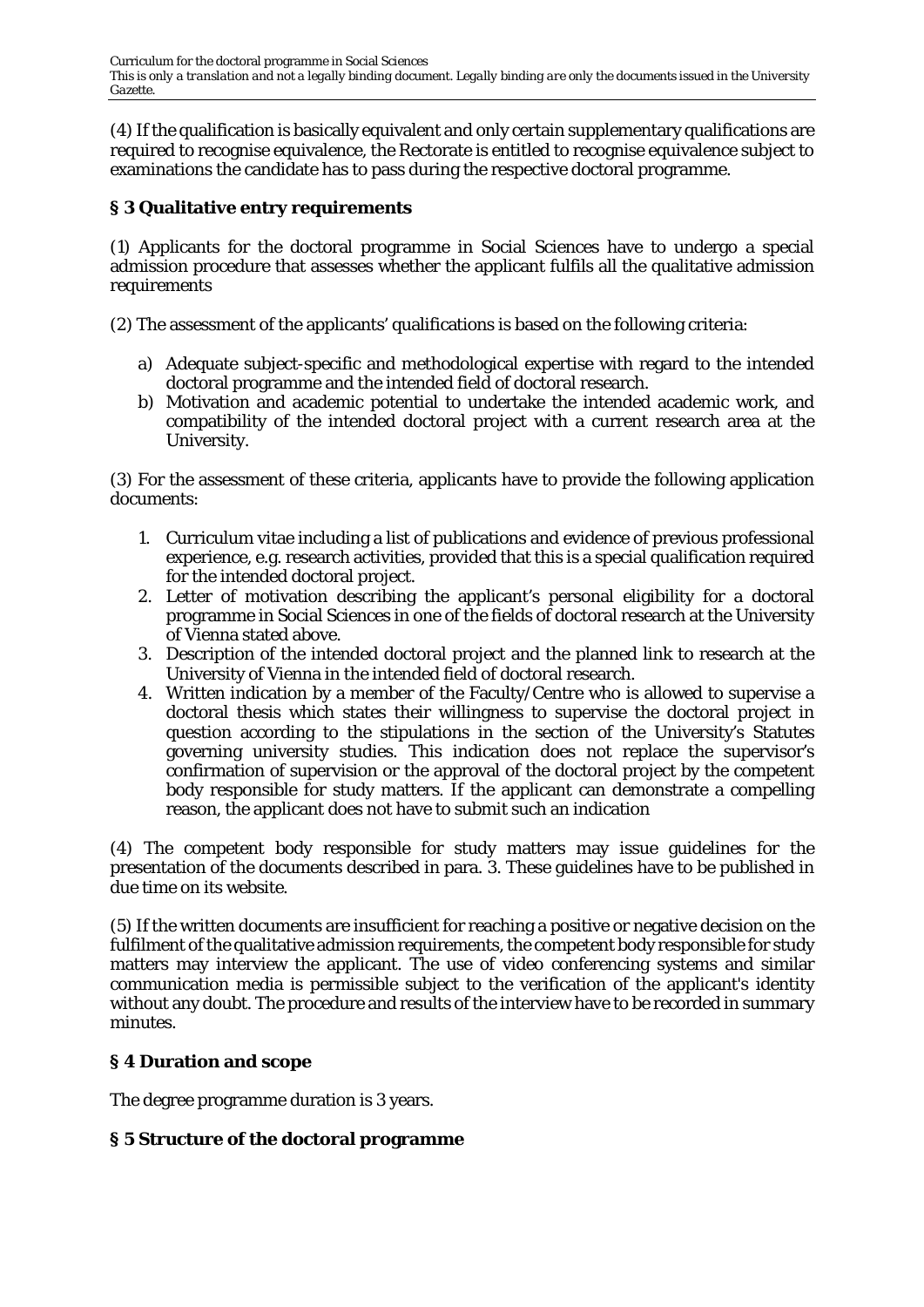(1) The degree programme begins with an entry period which ends with the conclusion of the doctoral thesis agreement. The aim of this entry period is the development of an individual research proposal and the preparation for the public presentation at the Faculty.

(2) During the doctoral programme, doctoral candidates are required to complete the following achievements:

- a) Examination credits: During the doctoral programme in Social Sciences, doctoral candidates have to complete achievements comprising 30 ECTS credits. At least 20 ECTS credits must be obtained through courses, of which at least 15 ECTS credits must be obtained through courses with continuous assessment. All activities relating to the doctoral thesis (attending academic workshops, holding presentations at international conferences, subject-related aspects in the organisation of academic events, academic practical courses, teaching, participation in research projects, etc.) which are linked to the doctoral thesis may be considered achievements relevant to the Curriculum. Before the conclusion of the doctoral thesis agreement, doctoral candidates may complete courses with continuous assessment comprising 10 ECTS credits (see section 11). This does not include the "SE Forschungswerkstatt" (research workshop seminar).
- b) The application for approval of the intended doctoral project in the form of a written research proposal has to be submitted within the first year of studies to the competent body responsible for study matters, and has to include objectives and methods, a time schedule and list of resources needed, as well as a confirmation of supervision. For the research proposal, the competent body responsible for study matters can issue formal specifications the doctoral candidates have to meet. They have to present their intended doctoral project in a public presentation at the Faculty.
- c) Doctoral candidates have to submit periodical, at least annual, progress reports (the frequency of which is to be specified in the doctoral thesis agreement) to their supervisors.
- d) After concluding the doctoral thesis agreement (see section 7), the doctoral candidates have to write a doctoral thesis (see section 8).
- e) When all examinations have been passed and the doctoral thesis and public defence are positively assessed, the doctoral programme is completed (see section 9). The stipulations of the section of the University's Statutes governing university studies apply.

(3) The exact specification of courses that have to be completed by the doctoral candidate as well as all details about the writing and supervision of the doctoral thesis have to be recorded in the doctoral thesis agreement.

### **§ 6 Submission of the intended doctoral project and public presentation at the Faculty**

(1) The doctoral candidate has to submit an application for approval of the intended doctoral project within the first year of doctoral studies to the competent body responsible for study matters in the form of a written research proposal (see section 5, para. 2, lit. b) and has to present the intended doctoral project in a public presentation at the Faculty. For the research proposal, the competent body responsible for study matters can issue formal specifications the doctoral candidates have to meet.

(2) For the submission and approval of the intended doctoral project and the public presentation at the Faculty, the stipulations in the section of the University's Statutes governing university studies apply.

## **§ 7 Doctoral thesis agreement**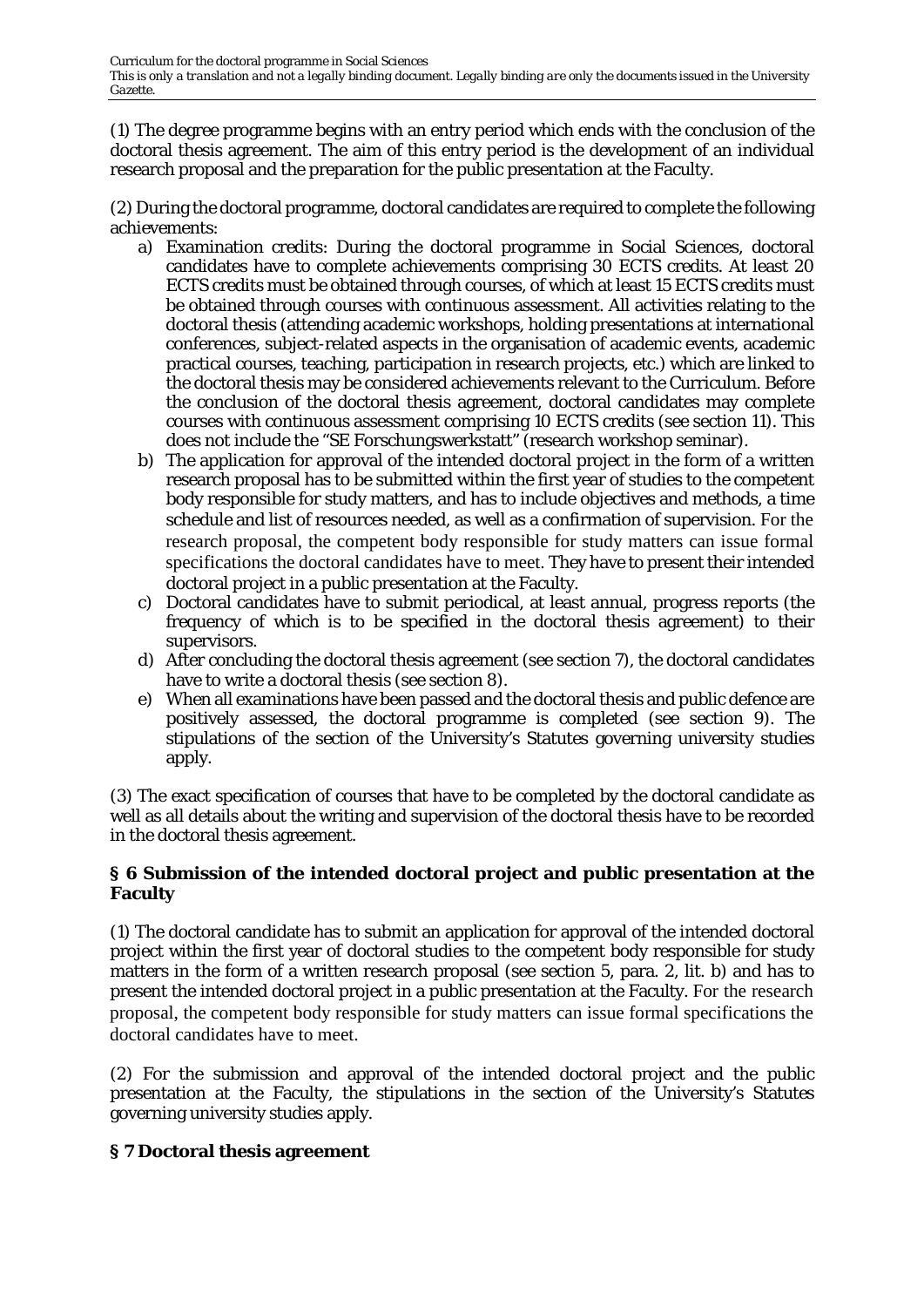For the doctoral thesis agreement, the stipulations in the section of the University's Statutes governing university studies apply.

According to the Statutes, a doctoral thesis agreement has to be concluded between the supervisor and the doctoral candidate and approved by the competent body responsible for study matters. In addition to the stipulations in the Statutes, the aspect of reconciling the doctoral thesis agreement with any programme or work relevant to the doctoral thesis must be considered.

The doctoral thesis agreement consists of the following items:

- 1. The doctoral candidate's name, student ID number, date of birth;
- 2.The supervisors' names;
- 3.The topic of the doctoral thesis;
- 4.The curriculum under which the doctoral candidate is studying;
- 5.The field of doctoral research to which the doctoral thesis pertains;
- 6.The research proposal, on which the approval is based;
- 7. The time schedule for the intended doctoral project;
- 8.The proof of the academic achievements required by the Curriculum;
- 9. The key dates regarding supervision, especially the frequency of feedback meetings between supervisors and the doctoral candidate;
- 10. Letter of commitment on compliance with good academic practice signed by the doctoral candidate.

### **§ 8 Doctoral thesis**

(1) Doctoral candidates have to write a doctoral thesis, which serves to demonstrate the candidate's ability to master academic topics independently. The doctoral thesis is expected to be of a quality to merit publication, at least in parts, in accordance with the standards in the field of research.

(2) The publication of partial results of the doctoral project in academic journals and their presentation at academic conferences prior to the submission of the doctoral thesis is encouraged.

(3) The doctoral thesis may take the form of a monograph or a thesis by publication.

(4) The completed doctoral thesis has to be submitted to the Studienpräses for assessment. According to the University's Statutes, the Studienpräses will forward the thesis to at least two suitable assessors qualified in the respective subject. In any case, every supervisor of a doctoral thesis is entitled to present a statement on the thesis of which the assessor has to be notified. The assessment has to be made within a maximum period of four months.

(5) If two assessors have been consulted and one of them decides to fail the doctoral thesis, the competent body responsible for study matters has to consult another assessor.

(6) If two or three assessors have been consulted and two of them decide to fail the doctoral thesis, the final result is fail.

## **§ 9 Public defence**

Provided that all achievements specified in section 5, para. 2 have been met and the doctoral thesis has been positively assessed, the doctoral candidate has to pass a final oral examination (public defence) in front of an examination committee. This single examination consists of the presentation and defence of the academic work by the doctoral candidate and an examination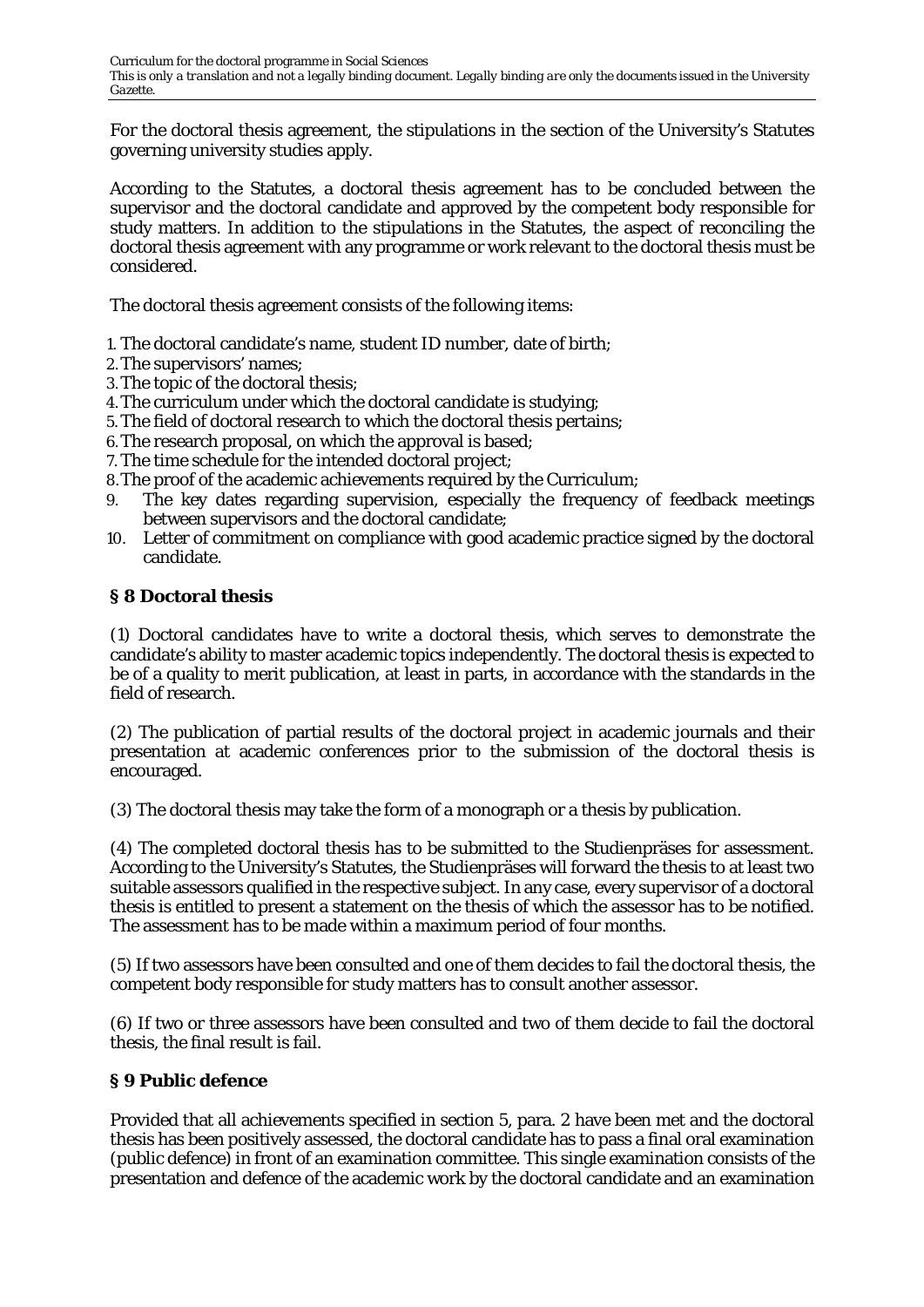by an examination committee. This examination includes the doctoral thesis topic and related subject areas.

### **§ 10 Grading**

For grading, the stipulations in the section of the University's Statutes governing university studies apply.

### **§ 11 Course classification**

(1) All courses with non-continuous assessment (npi) have to be offered as one of the following types of courses:

Lecture for doctoral candidates (Vorlesung für DissertantInnen, VO), non-continuous assessment: Lectures (including special lectures or Spezialvorlesungen) present course contents in lectures and offer a detailed insight into special subject areas and current issues of research in social sciences. Lecture series (Ringvorlesungen) consist of independent, but content-wise related lectures held by more than one academic. They offer a detailed insight into partial aspects of special subject areas or current issues of research in social sciences. At the end of the semester, the doctoral candidates' knowledge is tested in a written or oral examination.

(2) All courses with continuous assessment (pi) have to be offered as one of the following types of courses:

Seminar for doctoral candidates (Seminar für DissertantInnen, SE), continuous assessment: Seminars offer research-oriented insight into a theoretical or methodological area. At least two partial achievements are the basis for assessment.

Research colloquia for doctoral candidates (Forschungskolloquien für DissertantInnen) are a subtype of seminars and involve continuous assessment: Research colloquia resemble seminars and serve to enable doctoral candidates to closely examine their own field of doctoral research. If possible, doctoral candidates should attend a colloquium held by their supervisor. At least two partial achievements are the basis for assessment.

### **§ 12 Courses with a limited number of participants and registration procedures**

(1) The following general limits on the number of students apply in the following courses:

The maximum number of participants in courses with continuous assessment is limited to 15.

(2) Modalities concerning the registration for courses and examinations as well as the allotment of spots in the courses are governed by the stipulations of the Statutes of the University of Vienna.

### **§ 13 Examination regulations**

(1) Proof of performance in courses

The lecturer of a course is responsible for making the necessary announcements according to the stipulations of the Statutes.

(2) Content of examinations

The examination content relevant to preparing and holding examinations must be in line with the required number of ECTS credits.

(3) Examination procedure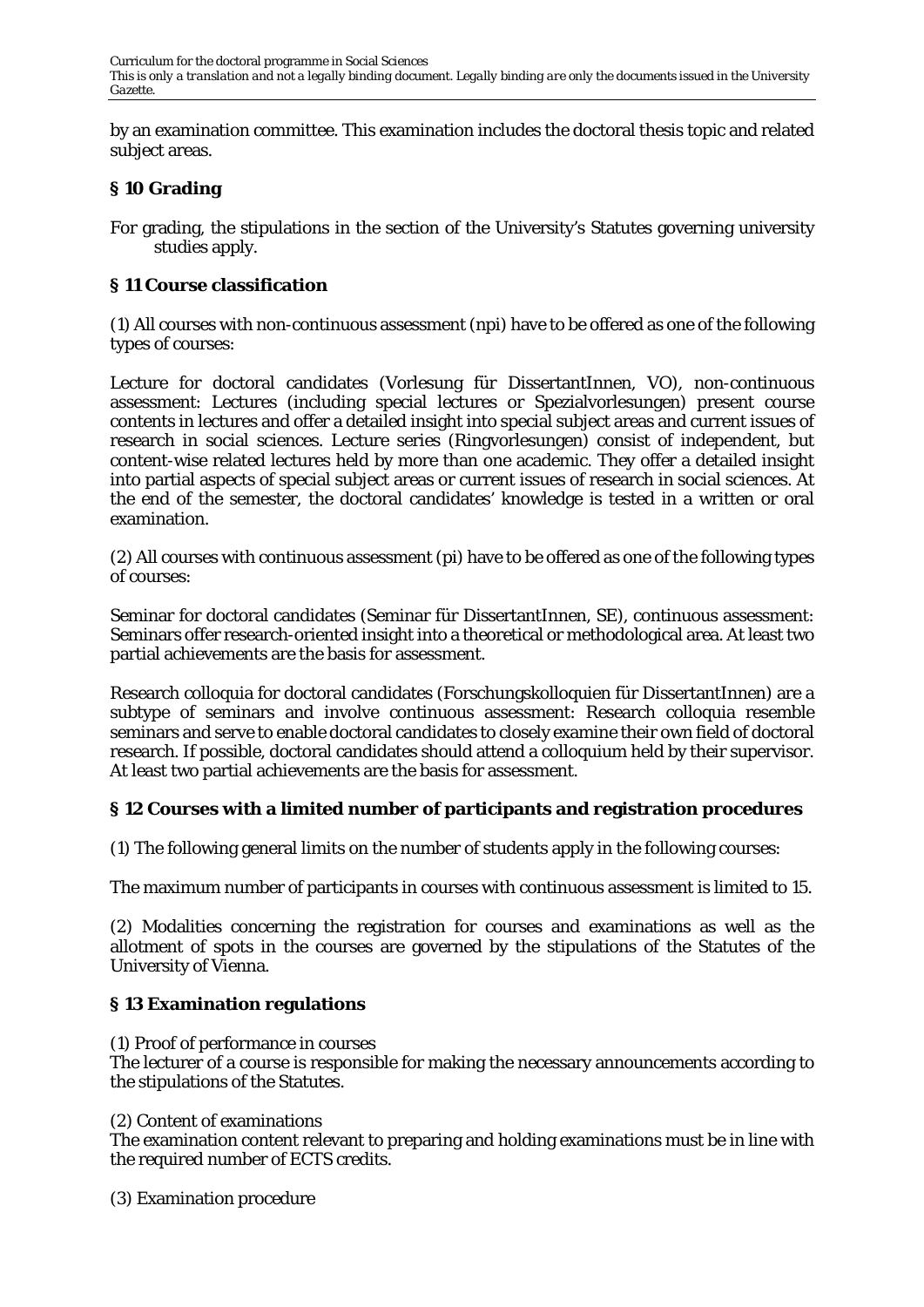The examination procedure is subject to the stipulations in the Statutes of the University of Vienna.

(4) No double recognition and no dual use

Courses taken and examinations passed in the master's or diploma programme, which constitute an entry requirement for the doctoral programme, cannot be recognised again in the doctoral programme.

### **§ 14 Academic degree**

Graduates of the doctoral programme, who have been admitted pursuant to section 2 and section 3, are awarded the academic degree "*Doktor/Doktorin* der Philosophie", abbreviated as Dr. phil.

### **§ 15 Entry into force**

(1) This Curriculum enters into force on 1 October 1 2009.

(2) The amendments to the Curriculum as stated in the University Gazette of 25 June 2012, number 254, edition 36 enter into force on 1 October 2012.

(3) The amendments to the Curriculum as stated in the University Gazette of 29 March 2017, number 87, edition 21 enter into force on 1 October 2017.

(4) The amendments to the Curriculum as stated in the University Gazette of XY, number XY, edition XY, enter into force on 1 October 2018 and apply to admissions as of the winter semester of 2018/19.

### **§ 16 Transitional provisions**

(1) This Curriculum applies to all students who commence their degree programme as of the winter semester of 2009/10.

(2) If, at a later stage of the degree programme, courses are no longer offered which were compulsory under the original curricula, the competent body responsible for study matters decides ex officio (equivalence regulation) or at the request of the doctoral candidate which courses and examinations have to be completed instead.

(3) Doctoral candidates enrolled in the doctoral programme in Philosophy ("Doktoratsstudium der Philosophie") prior to the entry into force of this Curriculum can voluntarily and at any time accept the provisions of this Curriculum by means of a simple statement. The competent body will be entitled to determine in general or on a case-by-case basis which of the courses taken and examinations passed will be recognised for this Curriculum.

(4) Doctoral candidates who pursue a degree programme which entered into force prior to this Curriculum are entitled to complete their degree programme by 30 November 2017. If, at a later stage of the degree programme, courses are no longer offered which were compulsory under the original curricula, the competent body specified in the organisational regulations of the University of Vienna must decide ex officio or at the request of the doctoral candidate which courses and examinations have to be completed and recognised instead and by issuing an official notice.

(5) Doctoral candidates who already pursued a doctoral programme in the field of sport science prior to the date stated in section 15, para. 3 are entitled to complete their degree programme by 30 November 2020.